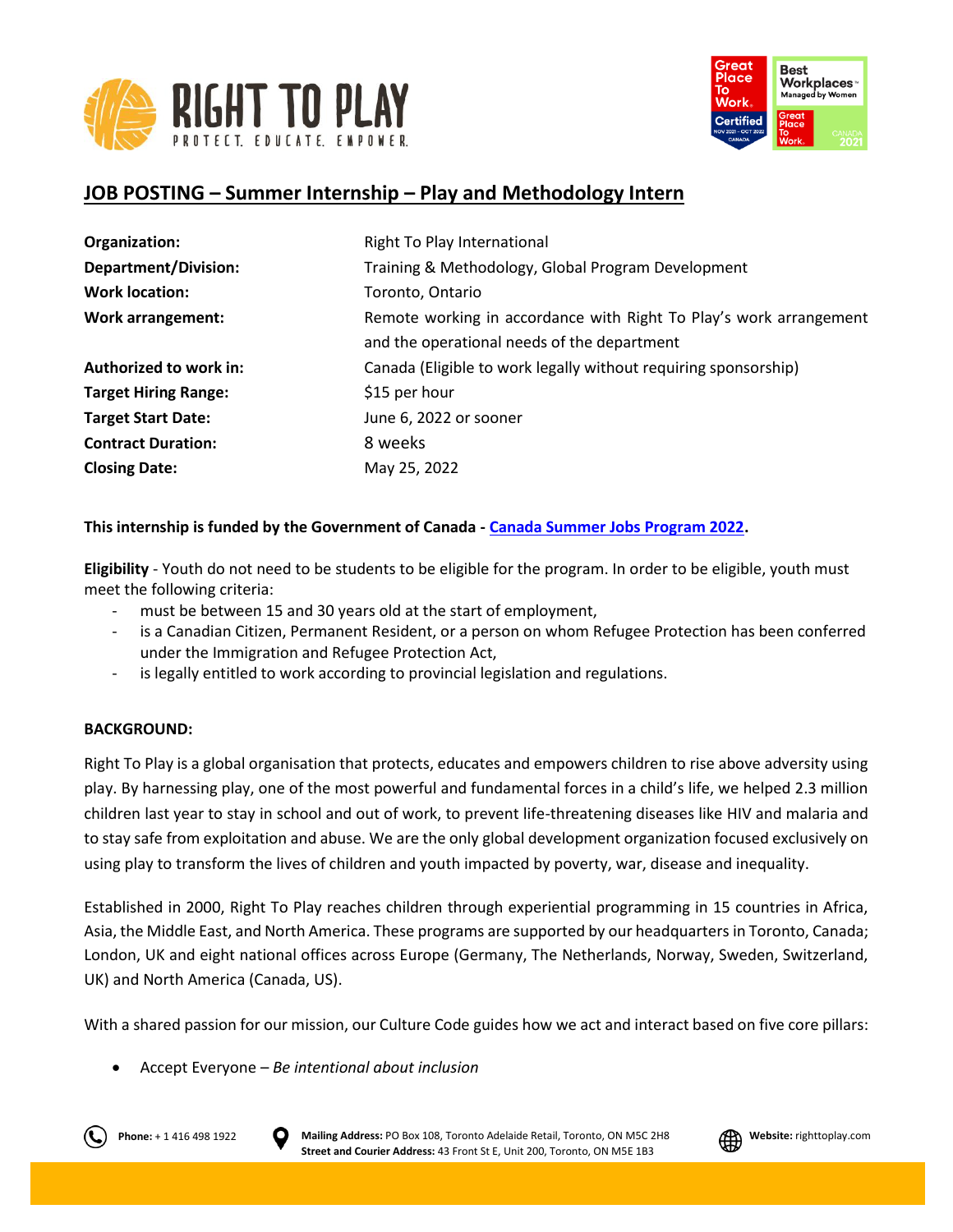



- Make Things Happen *Seek opportunities to lead and innovate*
- Display Courage *Act with integrity*
- Demonstrate Care *Look after yourself and one another*
- Be Playful *Have fun at work*

Please visit [our website](http://www.righttoplay.ca/) to learn more about who we are and what we do, and [watch this video](https://www.righttoplay.com/en/landing/our-culture-code/) to find out about the five pillars of our Culture Code.

## **JOB SUMMARY:**

Right To Play's (RTP) existing Training and Methodology (T&M) resources are comprised of content that focuses on applying our play-based learning methodology and related themes such as: life skills learning, using games and active learning methodologies in the classroom, understanding curriculum, questioning techniques, lesson planning, observation and assessment, and building communities of practice. Right To Play has recently expanded its play-based learning approach to reflect a more diverse perspective of play as pedagogy to include adult guided and collaborative play, free play, and creative play, in addition to RTP's sports and games. Teacher training and play-based learning resources exist in a manner that provides teachers with a foundational understanding of all themes and then grows their understanding of each theme across a development continuum. However, they do not reflect the new expanded definition of play. Additionally, as Right To Play is an international NGO, all of our training resources need to be global in scope while allowing for contextualization at the local level. This means that any user in each of our program countries must be able to make links between the content, including the diverse types of play used and the educational reality in the country where they work.

Given these considerations and the recent organizational shift, RTP is initiating a review and revision of the Continuum of Teacher Training (CoTT) used to train, coach, and mentor teacher participants of RTP programs. As an initial step of this review, the following core task is anticipated: Undertake a review of existing teacher training and play-based pedagogy literature, resources, and current best practices in play-based learning for RTP's programmatic areas (i.e., Gender-responsiveness, Child Protection, Education, Inclusion). In addition to the review of teacher training and play-based pedagogy, the successful applicant will contribute to the work of Right to Play's Global Program Development team by 1) contributing to the development and adaptation of training resources; 2) preparing or contributing to briefs, reports, and presentation deck; 3) supporting the finalization of external documents, including copy editing and formatting.

These activities will be conducted in close collaboration with the key staff at Right To Play's global headquarters, under the supervision of the Play Specialist and relevant Training Specialists.

\_\_\_\_\_\_\_\_\_\_\_\_\_\_\_\_\_\_\_\_\_\_\_\_\_\_\_\_\_\_\_\_\_\_\_\_\_\_\_\_\_\_\_\_\_\_\_\_\_\_\_\_\_\_\_\_\_\_\_\_\_\_\_\_\_\_\_\_\_\_\_\_\_\_\_\_\_\_\_\_\_\_\_\_\_\_\_\_\_\_\_

## **PRIMARY RESPONSIBILITIES:**

## **Job Responsibility #1: Research (70% of Time):**

Support research activities related to Right To Play's programming in teacher training and play-based learning.

Conduct literature review of effective teacher training and play-based methodologies



**Phone:** + 1 416 498 1922 **D** Mailing Address: PO Box 108, Toronto Adelaide Retail, Toronto, ON M5C 2H8 **PHONES** Website: righttoplay.com **Street and Courier Address:** 43 Front St E, Unit 200, Toronto, ON M5E 1B3

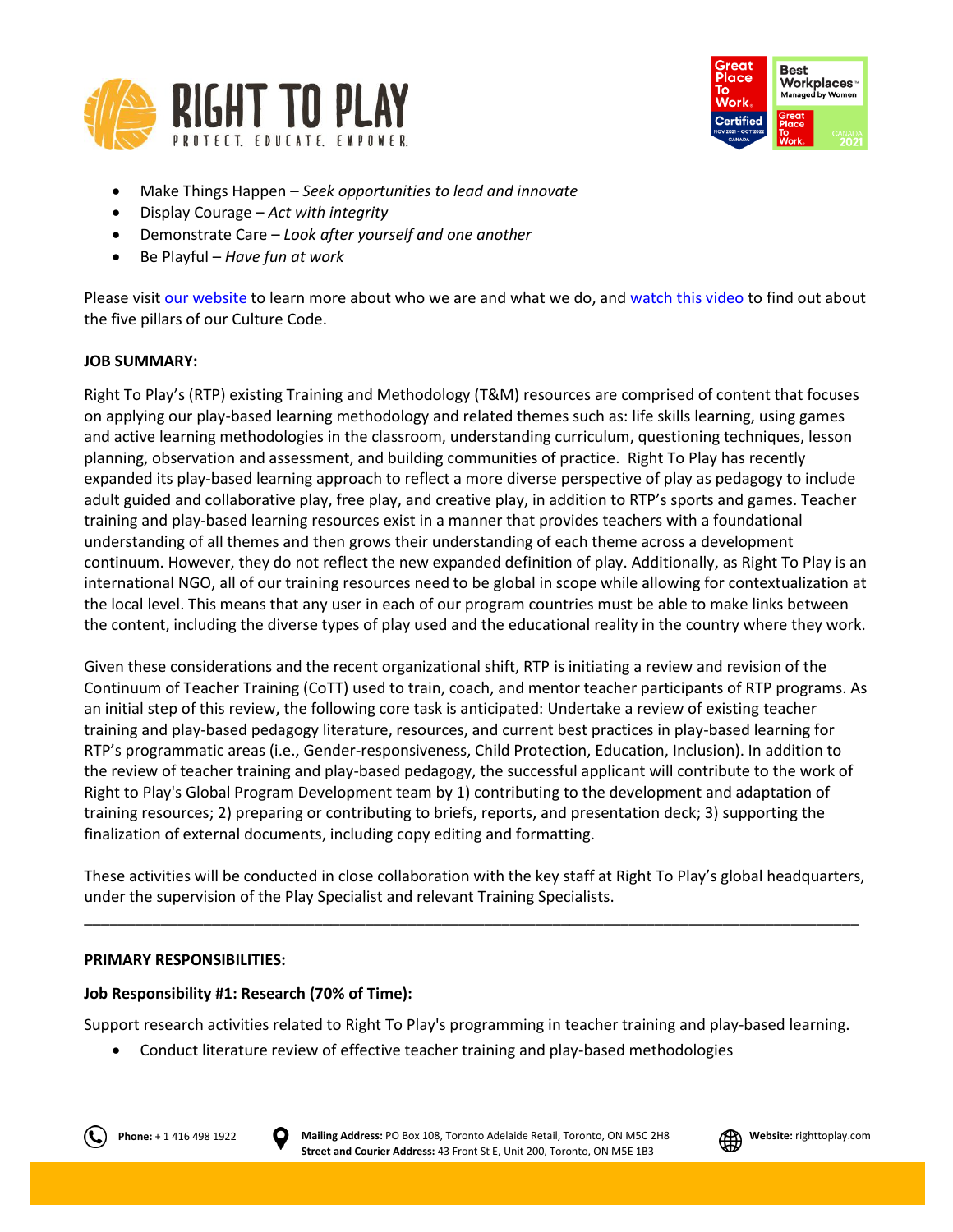



- Use literature review to critically assess areas of improvement in RTP's existing CoTT training structure
- Provide recommendations for best practices for teacher training programs, as identified by the literature

## **Job Responsibility #2: Training and Resource Development (20% of Time):**

Provide support to other play-based resources being developed by T&M and contribute to the overall work of T&M and GPD.

\_\_\_\_\_\_\_\_\_\_\_\_\_\_\_\_\_\_\_\_\_\_\_\_\_\_\_\_\_\_\_\_\_\_\_\_\_\_\_\_\_\_\_\_\_\_\_\_\_\_\_\_\_\_\_\_\_\_\_\_\_\_\_\_\_\_\_\_\_\_\_\_\_\_\_\_\_\_\_\_\_\_\_\_\_\_\_\_\_\_\_

\_\_\_\_\_\_\_\_\_\_\_\_\_\_\_\_\_\_\_\_\_\_\_\_\_\_\_\_\_\_\_\_\_\_\_\_\_\_\_\_\_\_\_\_\_\_\_\_\_\_\_\_\_\_\_\_\_\_\_\_\_\_\_\_\_\_\_\_\_\_\_\_\_\_\_\_\_\_\_\_\_\_\_\_\_\_\_\_\_\_\_

\_\_\_\_\_\_\_\_\_\_\_\_\_\_\_\_\_\_\_\_\_\_\_\_\_\_\_\_\_\_\_\_\_\_\_\_\_\_\_\_\_\_\_\_\_\_\_\_\_\_\_\_\_\_\_\_\_\_\_\_\_\_\_\_\_\_\_\_\_\_\_\_\_\_\_\_\_\_\_\_\_\_\_\_\_\_\_\_\_\_

- Contribute to training content development, including some writing of training materials and presentations
- Review developed content for alignment with play-based literature and clarity

# **Job Responsibility #3: Other Team Activities (10% of Time):**

Participate in team meetings, brainstorming, and training activities with RTP's global and country teams.

# **MINIMUM QUALIFICATIONS (Must have):**

## **EDUCATION/TRAINING/CERTIFICATION:**

 Bachelor's degree required. Master's Degree in Education, Development Studies, or related area is strongly preferred.

# **Qualifications:**

## **EXPERIENCE:**

- Experience working with children, particularly in a classroom context, would be an asset
- Some experience working with I/NGOs and/or with government ministries of Education in the Global South an asset

## **COMPETENCIES/PERSONAL ATTRIBUTES:**

- Ability to think creatively and to develop innovative learning activities
- Strong personal organization and managements skills
- Strong critical and analytical thinking

## **KNOWLEDGE/SKILLS:**

- Understanding of play-based learning, particularly in an educational setting and ideally an international development context
- Knowledge of child development and child-centered learning

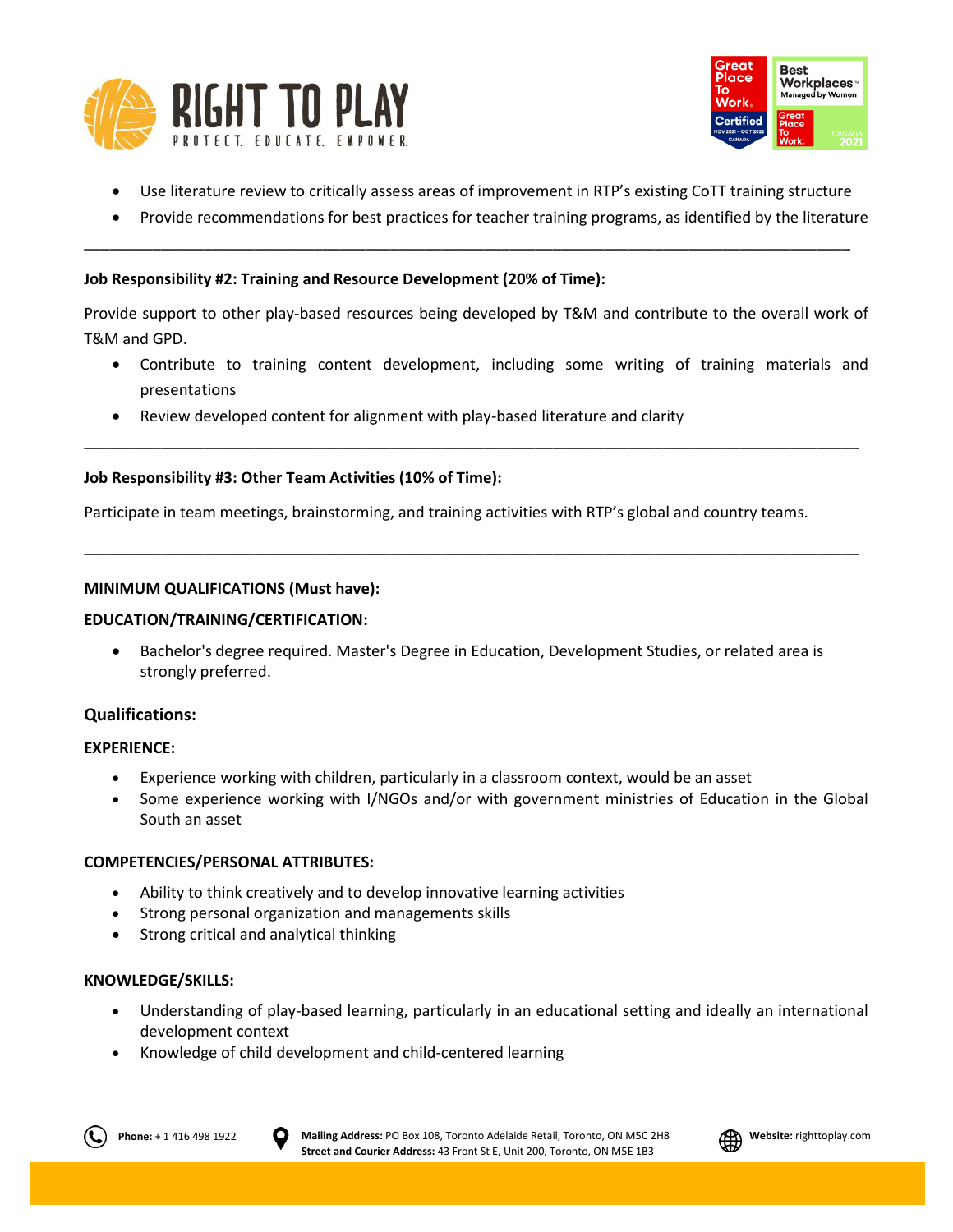



 Excellent written and oral English language, including demonstration of skills in writing, editing, and reporting

#### **LANGUAGES:**

- Fluency in spoken and written English
- Other languages, such as French or Arabic, are an asset

#### **DESIRED QUALIFICATIONS (An Asset)**

- Effective communication, interpersonal, presentation, and networking skills
- Personal commitment, drive for results, efficiency, and flexibility
- Proficiency in the use of MS Office

#### **WHO YOU ARE:**

You are a highly driven, results-oriented, collaborative, and well-rounded leader with a passion for working with children and youth. You are an exceptional communicator with excellent networking skills, and an interest in working with others in dynamic teams. You are passionate about the use of play-based and developmentally appropriate pedagogical approaches for learning and development.

#### **WHAT YOU'LL GET:**

The opportunity to work with a passionate, innovative and collaborative team where you have the ability to make things happen. You will gain experience working for a Great Place to Work® Canada Certified and globally recognized organization with a healthy culture premised on our Culture Code **(accept everyone, make things happen, display courage, demonstrate care and be playful)**.

#### **HOW TO APPLY:**

If you are interested in applying for this position, please email your resume and cover letter to [careers@righttoplay.com](mailto:careers@righttoplay.com) and include the job title in the subject line.

While we thank all applicants for their interest, only those selected for interviews will be contacted. **Shortlisting of applications will begin immediately and interviews may be held before the closing date.**

Right To Play provides equal employment opportunities to employees regardless of their gender, race, religion, age, disability, sexual orientation or marital status. As such, we encourage groups who have been historically disadvantaged with respect to employment to apply for positions at Right To Play. We offer a family-friendly